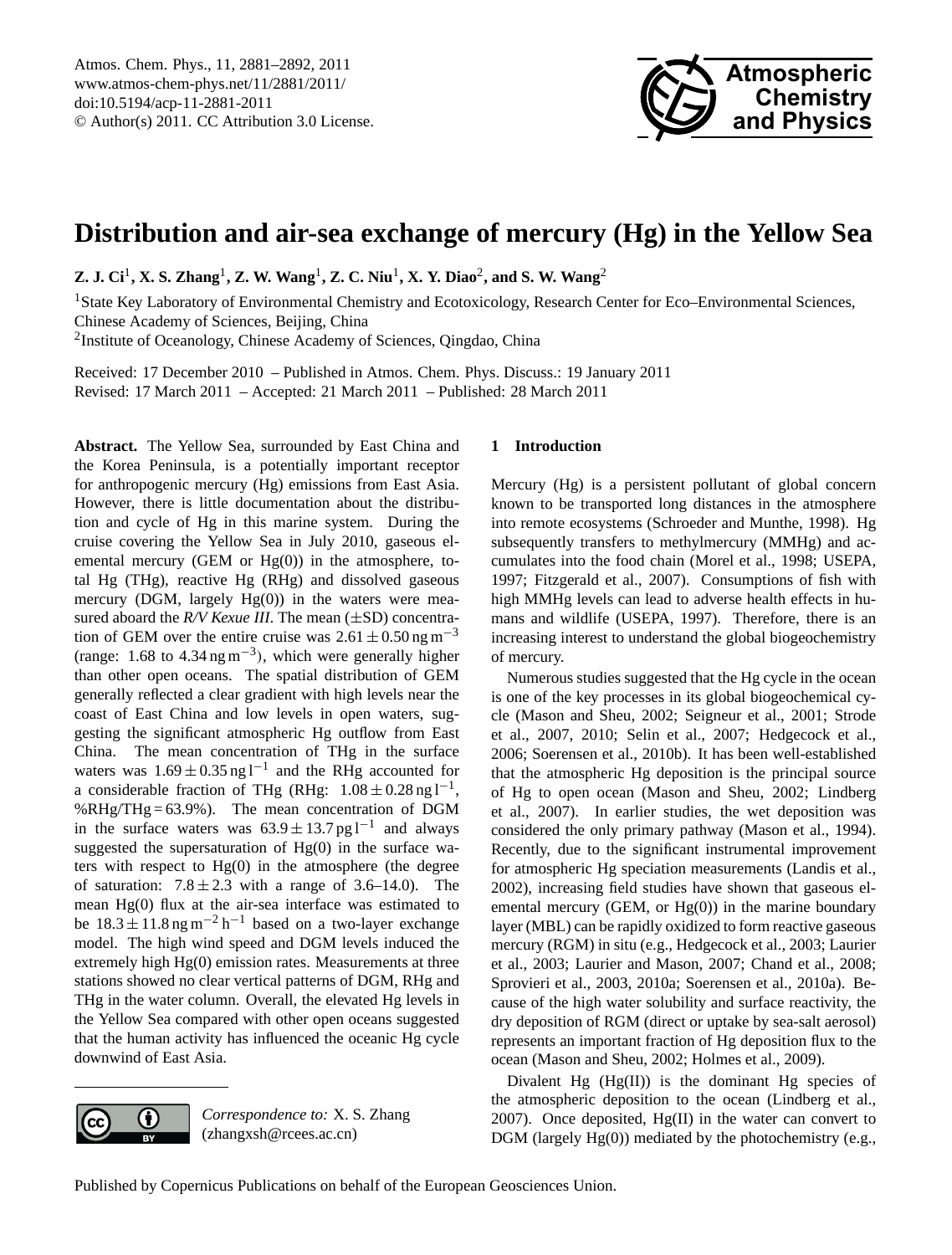Amyot et al., 1997; Lanzillotta et al., 2002) and the microbe activity (e.g., Rolfhus and Fitzgerald, 2004; Fantozzi et al., 2009), leading to the surface water supersaturation of Hg(0) with respect to the atmospheric Hg(0) (Kim and Fitzgerald, 1986; Amyot et al., 1997; Andersson et al., 2007). Supersaturation of  $Hg(0)$  in the surface water implies a net emission of Hg(0) from the sea surface to the atmosphere. The oceanic transformation reaction and subsequent emission to the atmosphere of  $Hg(0)$  is a critical fraction of the global Hg cycle (Strode et al., 2010). Mason and Sheu (2002) estimated that the  $Hg(0)$  re-emission from the sea surface was approximately equivalent to the global anthropogenic emission source. Using an updated global atmospheric Hg model coupled with a mixed layer slab ocean, Soerensen et al. (2010b) indicated that the Hg(0) re-emission constitutes 80% of the previously atmospheric Hg deposition flux.

The Yellow Sea is located in the downwind region of East Asia, which is the strongest anthropogenic Hg emission source in the world (Pacyna et al., 2010). High anthropogenic Hg emissions with a considerable fraction of RGM and PHg (Schroeder and Munthe, 1998) can induce the elevated atmospheric Hg deposition, probably resulting in a corresponding increase in the oceanic Hg pool. Other pollutions and nutrients input to the Yellow Sea via the river/sewage discharge and atmospheric deposition have influenced the nutrient structure and biogeochemistry of this marine ecosystem (Liu et al., 2003). This change may potentially affect the behavior and fate of Hg in the Yellow Sea. However, there is little documentation of Hg distribution and cycle in this marine environment due to the challenge of ultra-trace Hg analysis. Here, based on the measurements of various Hg species in the MBL and the waters of the Yellow Sea during the cruise in July 2010, we investigated the distribution of Hg (GEM in the atmosphere, total Hg, reactive Hg and DGM in the water) in this marine environment and further estimated the Hg(0) flux at the air-sea interface.

# **2 Methods**

# **2.1 Site region**

The Yellow Sea is a semi-closed marginal sea and a representative shallow continental shelf sea with an average depth of about 40 m. It is the link for material and energy exchange between the Bohai Sea (inner sea) and the East China Sea. The hydrological characteristics of this region are impacted by the Bohai Sea waters, the China and Korea costal waters and the East China Sea open waters. Several rivers heavily impacted by human activities (including Huaihe, Yalu, Han, Taedong and Geum Rivers) carrying large land-sourced materials enter the Yellow Sea. This marine region is an important fishing area in East Asia because the special current field induces the high nutrient concentrations and subsequently results in high primary production.

This open cruise was organized by the Institute of Oceanography Chinese Academy of Sciences (IOCAS) for the duration of 10 days (9–18 July 2010) aboard the *R/V Kexue III*, which circumnavigated the western and central Yellow Sea, originating from Qingdao, through Dalian and Shanghai, and then returned to Qingdao (see Fig. 1).

## **2.2 Atmospheric GEM measurements**

Atmospheric GEM was continually measured using RA-915 + Hg analyzer (Lumex, St. Petersburg, Russia), which based on differential Zeeman Atomic Absorption Spectrometry with High-Frequency Modulation of light polarization (ZAAS–HFM) and a multi-path analytical cell (for more detail on this instrument, see Ci et al., 2011b; Sholupov et al., 2004). This analyzer has been successfully used in various types of GEM measurements (e.g., Southworth et al., 2004; Kim et al., 2006; Wang et al., 2007, Ci et al., 2011a) and showed good agreement with the traditional gold trap/CVAAS system (e.g., WA-4 model, Nippon, Japan, Kim et al., 2006). In this cruise, the analyzer was installed inside the ship laboratory and the ambient air was delivered via a Teflon tube. The air inlet was installed on the upper deck about 8 m a.s.l. to avoid the contamination from ship emissions. Based on three times standard deviation of the system blank, this analyzer has a detection limit of 0.30 ng m<sup>-3</sup> with sampling time of 1 min at a flow rate of 201min<sup>-1</sup> (Ci et al., 2011b). GEM data with 1-min interval were modified to hourly mean for data analysis. Unfortunately, some air samplings contaminated by the exhaust plume of the *R/V* were found at three occupied stations (GEM concentrations: ∼20– 70 ng m−<sup>3</sup> ). Total duration time of the pollution episode was about 2 h and the GEM data in these periods was removed.

# **2.3 Back-trajectory model**

For investigating the influence of air mass movements on the GEM levels, we calculated 72-h back-trajectories of atmospheric transport using the NOAA–HYSPLIT model (Draxler and Rolph, 2003). National Centers for Environmental Prediction's (NCEP) Global Data Assimilation System (GDAS) meteorological dataset was used as the model input [\(http://www.emc.ncep.noaa.gov/gmb/](http://www.emc.ncep.noaa.gov/gmb/gdas/) [gdas/\)](http://www.emc.ncep.noaa.gov/gmb/gdas/). The start height of back-trajectory was 500 m a.s.l., generally representing the typical height of the planetary boundary layer.

## **2.4 DGM, THg and RHg measurements in the water**

# **2.4.1 Water sampling**

This cruise included a total of 47 stations and surface water samples (∼0.5 m depth) for Hg analysis were collected at 40 surface stations, with additional vertical water samples (50– 80 m depth) were obtained at three selected stations of these 40 stations (Fig. 1).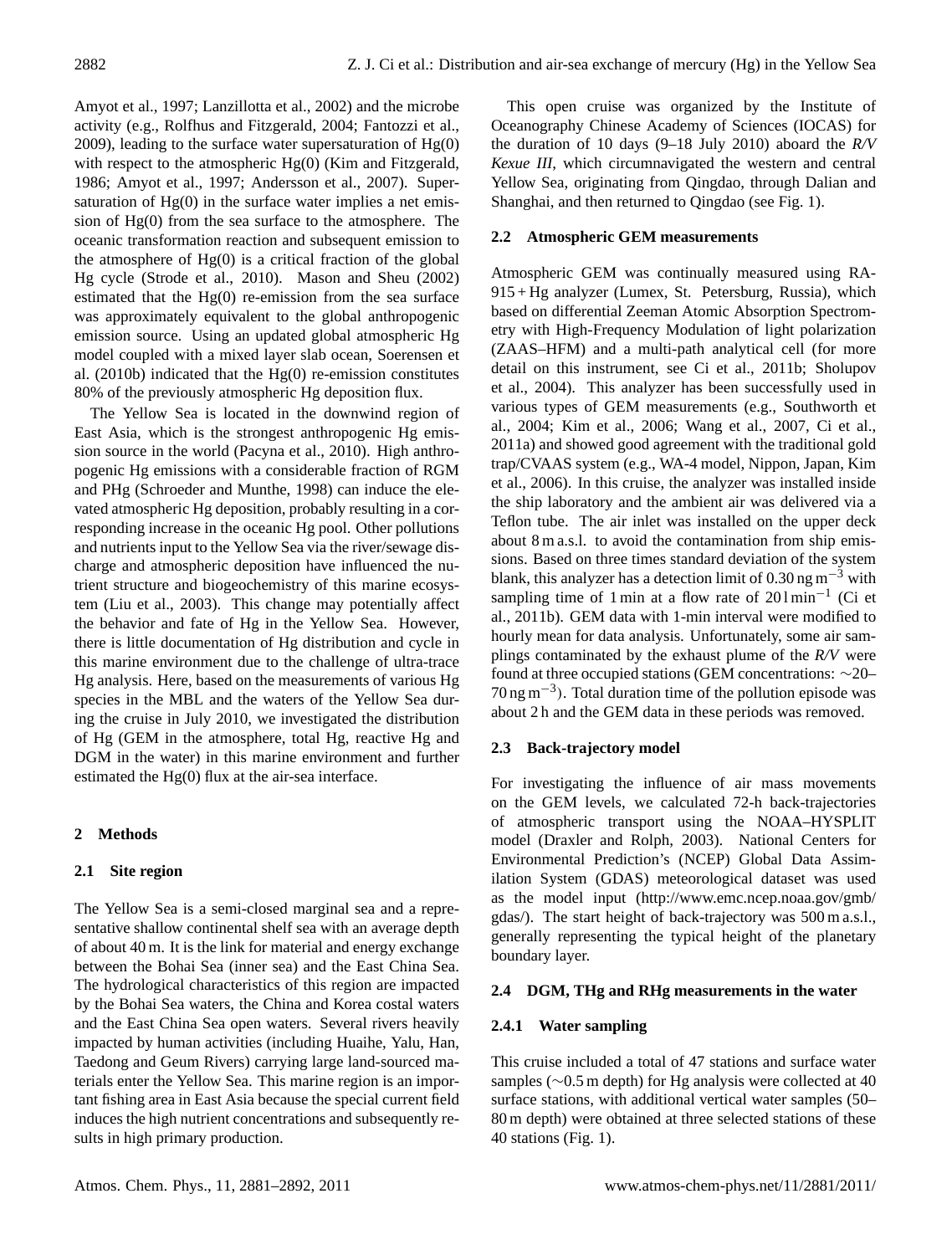

**Figure 1.** Cruise track and stations and stations and stations sampled for Hg in the open cruise day/Station: 18 July 2010/3500–1. **Fig. 1.** Cruise track and all stations and stations sampled for Hg in the open cruise 2010 organized by IOCAS along Qingdao–Dalian– Shanghai–Qingdao. Begin day/Station: 9 July 2010/3600–1. End

Ultra-trace Hg clean techniques (USEPA, 2002) were applied during the entire cruise. All containers and Teflon tubes were cleaned in the laboratory by soaking in  $HNO<sub>3</sub>$  (20%, v/v) and trace-metal grade HCl (2%, v/v) and rinsed three times with Milli-Q water  $(>18.2 M\Omega \text{ cm}^{-1})$ . Powder-free gloves were worn throughout the procedure. The surface water samples were manually collected using a 11 rigorously acid-washed borosilicate glass bottle. The sampling bottles were rinsed with the water three times prior to collection. There was no headspace within the sampling bottle to avoid loss of DGM by evasion to the headspace. Special attention was paid to the orientation of the *R/V* and wind direction to avoid contamination.

> Three stations were selected in the deep region of the Yellow Sea (water depth of 50–80 m) for studying the vertical distribution of Hg. A water sampling system consisting of 12–5 l Teflon lined Go-Flo bottles was used to collect the vertical samples. Samples for Hg analysis were immediately decanted from the Go-Flo bottle into the acid-washed glass bottle.

### **2.4.2 DGM collection and analysis**

A detailed DGM collection and analysis procedure is given by Ci et al. (2011a), following Mason et al. (2001) and Lamborg et al. (2008). Briefly, the water samples were immediately taken to the laboratory aboard the *R/V*, slowly decanted into a 1.5 l borosilicate glass bubbler and purged with the Hg-free ambient air for 30 min at a flow rate of 0.5 l min−<sup>1</sup> . The DGM released from water was captured onto the gold trap and sealed with Teflon endcaps and then shipped to the laboratory for analysis. To prevent photolytic reactions, the bubbler covered by the aluminum foil.

The Hg collected in gold trap was quantified using a Cold Vapor Atomic Fluorescence Spectrophotometer (CVAFS, Model III, Brooks Rand, USA) based on the two-stage gold amalgamation method (Gill and Fitzgerald, 1987). The field blanks  $(n = 8)$  were obtained by replacing the gold trap after the initial purge and the sample was purged for an additional 30 min. The concentrations of DGM in field blanks were  $5.0 \pm 2.0$  pg l<sup>-1</sup>, accounting for 5–10% of the raw DGM in water samples. The method detection limit (three times standard deviations of system blanks) for 1.01 water sample was 6.0 pg l−<sup>1</sup> . All reported DGM concentrations were blank corrected.

After the DGM collections, the subsamples were transferred to the acid-clean bottles, acidified using the tracemetal grade HCl, placed into the double bags and shipped to the laboratory on shore for analysis of total Hg (THg) and reactive Hg (RHg).

#### **2.4.3 THg and RHg determinations**

2010 organized by IOCAS along Qingdao–Dalian–Shanghai–Qingdao–Dalian–Shanghai–Qingdao–Dalian–Shanghai–Qingdao. Beginning THg and RHg in unfiltered acidified water samples were determined using USEPA Method 1631 for ultra-trace Hg analysis in natural water (USEPA, 2002), following Gill and Fitzgerald (1987) and Balcom et al. (2008). For THg determination, 100 ml samples were pre-oxidized with BrCl,  $NH<sub>2</sub>OH·HCl$  pre-reduction,  $SnCl<sub>2</sub>$  reduction, Hg-free N<sub>2</sub> purging in a glass bubbler, gold trap pre-concentration, thermal desorption and CVAFS quantification. For RHg determination, 100 ml samples were purged onto the gold trap using Hg-free  $N_2$  after direct reduction with  $SnCl<sub>2</sub>$  without BrCl pre-oxidation. However, at present the RHg determination in water has not been standardized, as to compare the RHg concentrations obtained by different studies, it is important to take account of the storage and preservation methods adopted by researchers (Parker and Bloom, 2005). Based on the three times standard deviation of the system blank, the detection limits for the THg and RHg were ca.  $0.10$  ng  $l^{-1}$ .

### **2.5 Model for estimating air-sea Hg(0) flux**

The calculation of air-sea  $Hg(0)$  flux and the discussion of its uncertainties are given in Ci et al. (2011a) in detail. Briefly, Hg(0) fluxes were estimated using a two-layer gas exchange model developed by Liss and Slater (1974).

$$
F = K_{\rm w} \left( C_{\rm w} - C_a / H' \right),\tag{1}
$$

mass transfer coefficient  $(m h^{-1})$ .  $K_w$  is used as the overwhere F is the Hg(0) flux (ng m<sup>-2</sup> h<sup>-1</sup>) and  $K_w$  is the water all mass transfer coefficient because the resistance to Hg(0) exchange at the air-water interface mainly lies in the water film (> 99%, Poissant et al., 2000).  $C_w$  and  $C_a$  are Hg(0) concentrations in the surface water (DGM,  $pg l^{-1}$ ) and in the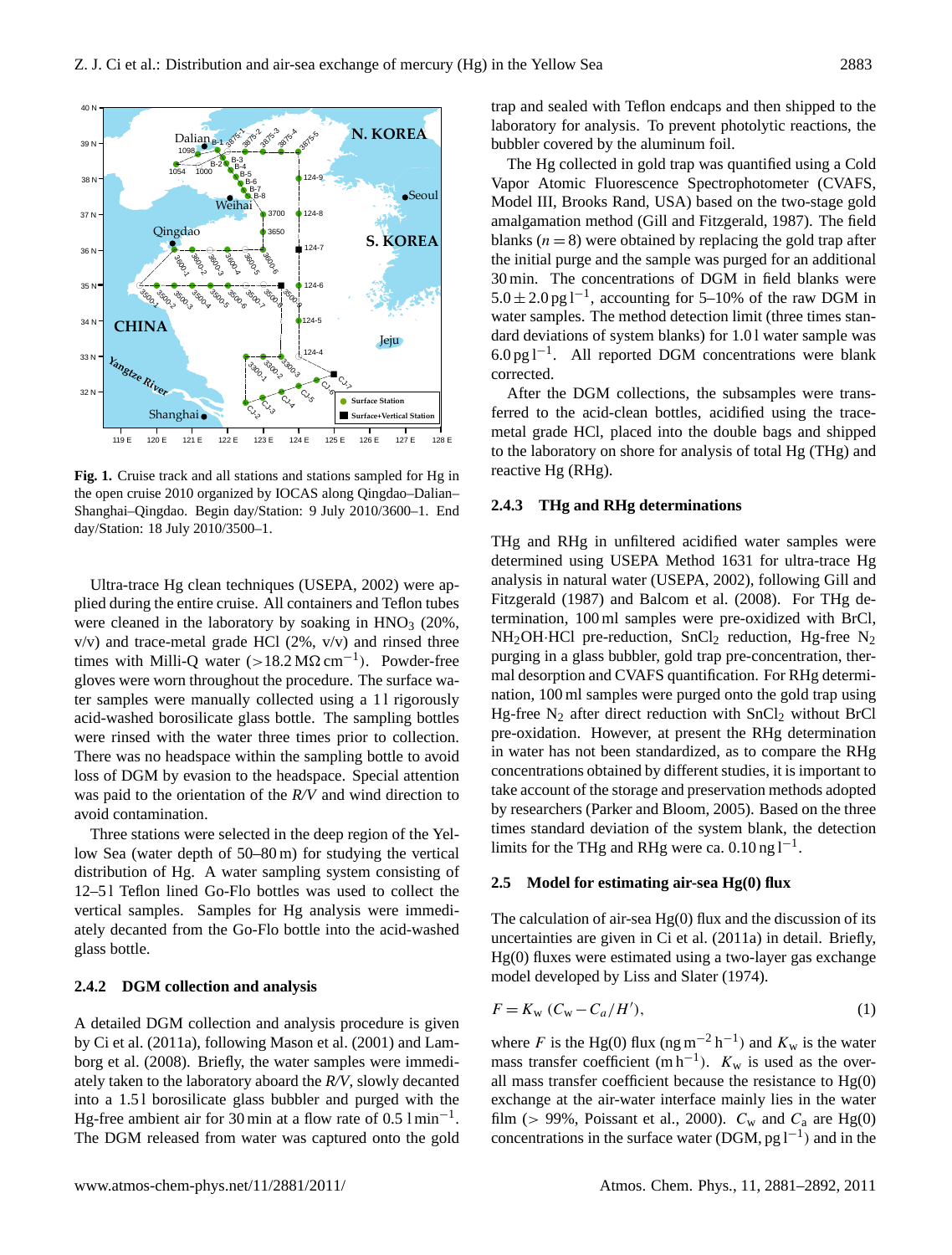atmosphere (GEM, ng m<sup>-3</sup>), respectively.  $H'$  is the dimensionless Henry's Law constant corrected for the given water temperature.

The gas transfer parameterization of Wanninkhof (1992) was used to calculate the mass transfer coefficient. This parameterization (Eq. [2\)](#page-3-0) has been extensively used to calculate the air–sea  $Hg(0)$  fluxes (e.g., Wängberg et al., 2001; Rolfhus and Fitzgerald, 2001; Conaway et al., 2003).

<span id="page-3-0"></span>
$$
K_{\rm w} = 0.31u_{10}^2 \left(Sc_{\rm Hg}/660\right)^{-0.5},\tag{2}
$$

where  $u_{10}$  is the wind speed (m s<sup>-1</sup>) 10 m above the sea surface,  $Sc_{\text{Hg}}$  is the Schmidt number and defined as,

$$
Sc_{\text{Hg}} = v/D,\tag{3}
$$

where v is the kinematic viscosity  $\rm (cm^2\,s^{-1})$  of sea water and D is the aqueous diffusion coefficient  $(cm^2 s^{-1})$  of Hg(0). The kinematic viscosity of sea water at the given temperature is calculated according to the method described by Wanninkhof (1992). The diffusion coefficient of  $Hg(0)$  is calculated using the method recently developed by Kuss et al. (2009).

The dimensionless Henry's Law constant is corrected for the desired temperature according to the study of Sanemasa (1975),

$$
H' = \frac{M_{\rm w} 10^{-1078/T + 6.250}}{R \rho_{\rm w} T},
$$
\n(4)

where  $M_w$  is the molar weight of water,  $18.01 \times 10^{-3}$  (kg mol<sup>-1</sup>), R is the gas constant,  $8.2058 \times 10^{-2}$ (atm L K<sup>-1</sup> mol<sup>-1</sup>),  $\rho_w$  is the density of water, and  $T$  is the water temperature  $(K)$ .

The degree of saturation  $(S_a)$  of Hg(0) in the water (DGM) with respect to the atmospheric Hg(0) (GEM) was calculated with Eq.  $(5)$ .

<span id="page-3-1"></span>
$$
S_a = C_w H' / C_a,\tag{5}
$$

where  $C_w$ , H', and  $C_a$  are as identical as described above.  $S_a$ value greater than 1 indicates the supersaturation of DGM, otherwise under saturation is indicated.

## **3 Results and discussion**

## **3.1 GEM distribution in the MBL**

GEM concentrations during the cruise ranged from 1.68 to 4.34 ng m<sup>-3</sup> with a mean value of  $2.61 \pm 0.50$  ng m<sup>-3</sup> (median:  $2.61 \text{ ng m}^{-3}$ ). During the past three decades, a large number of GEM/TGM  $<sup>1</sup>$  $<sup>1</sup>$  $<sup>1</sup>$  measurements over the ocean</sup> have been carried out (Sprovieri et al., 2010b and references therein; Soerensen et al., 2010a). The GEM levels in the MBL over the Yellow Sea was higher than those of oceans in the South Hemisphere, such as the South Atlantic ocean  $(1.00-1.50 \text{ ng m}^{-3})$ , Slemr et al., 2003; Temme et al., 2003; Soerensen et al., 2010a), the Antarctic Ocean (1.30–1.50 ng m−<sup>3</sup> , Soerensen et al., 2010a), the India Ocean (1.00–1.50 ng m−<sup>3</sup> , Witt et al., 2010; Soerensen et al., 2010a). Compared with these oceans in the North Hemisphere, the GEM concentrations in the Yellow Sea also were higher than those of many other oceans, such as the Mediterranean Sea (1.5–2.0 ng m−<sup>3</sup> , Sprovieri et al., 2003, 2010a) and the Adriatic Sea  $(1.6 \pm 0.4 \,\text{ng m}^{-3})$ , Sprovieri and Pirrone, 2008), but were comparable to the Atlantic Ocean (∼1.5–2.5 ng m−<sup>3</sup> , Temme et al., 2003; Laurier and Mason, 2007; Soerensen et al., 2010a) and the North Pacific Ocean  $(2.5 \pm 0.5 \,\text{ng m}^{-3})$ , Laurier et al., 2003). Elevated  $Hg(0)$  evasion from the sea surface and long-range transport of anthropogenic emissions from industrial regions might explain those elevated atmospheric Hg levels (Soerensen et al., 2010a).

During the past decade, atmospheric Hg cycle in the downwind region of East Asia has received increasing attentions. Many atmospheric Hg measurements based on the various platforms (including ground, shipborne and airborne) have been conducted. Figure 2 shows the atmospheric Hg measurements at the costal, rural or open ocean regions downwind of China. The GEM/TGM levels reported by all these measurements generally reflected the elevated values compared to the North Hemisphere background regions (e.g., 1.5–1.7 ng m−<sup>3</sup> , Sprovieri et al., 2010b). The GEM concentrations in this cruise were lower than at sites near the Korea Peninsula (e.g., An-Myun and Jeju, Nguyen et al., 2007, 2010) and were close to those in CST (Ci et al., 2011b), ACE–Asia campaign over the Yellow Sea (Friedli, et al., 2004) and the cruise covering the South China Sea (Fu et al., 2010; Xia et al., 2010), and were slightly higher than those in HSO (Jaffe et al., 2005). The measurements of atmospheric Hg speciation at a high-elevation background station in Taiwan Island (Lulin station) reflected the background levels of atmospheric Hg in the North Hemisphere (Slemr et al., 2009) because this site is generally under the influence of free troposphere (Sheu et al., 2010).

As shown in Fig. 3, the GEM concentrations were generally elevated at the coast of China compared to the open ocean. This supports other studies that showed atmospheric Hg emission from anthropogenic sources in East Asia enhances the atmospheric Hg levels in the downwind region (e.g., Fu et al., 2010; Nguyen et al., 2010). This trend

<span id="page-3-2"></span><sup>&</sup>lt;sup>1</sup>TGM (total gaseous mercury) = GEM + RGM. Under the normal atmospheric condition, GEM is generally taken more than 95– 98% among all atmospheric Hg species. Because RGM easily adsorbs by the surface, some previous TGM measurements should be considered as GEM, especially a filter (usually Teflon) was placed

at the inlet of the sample line and/or the long and unheated sampling line was applied. In this paper if there was no otherwise indicated, we did not consider the difference between TGM and GEM, which all refer to the original literatures.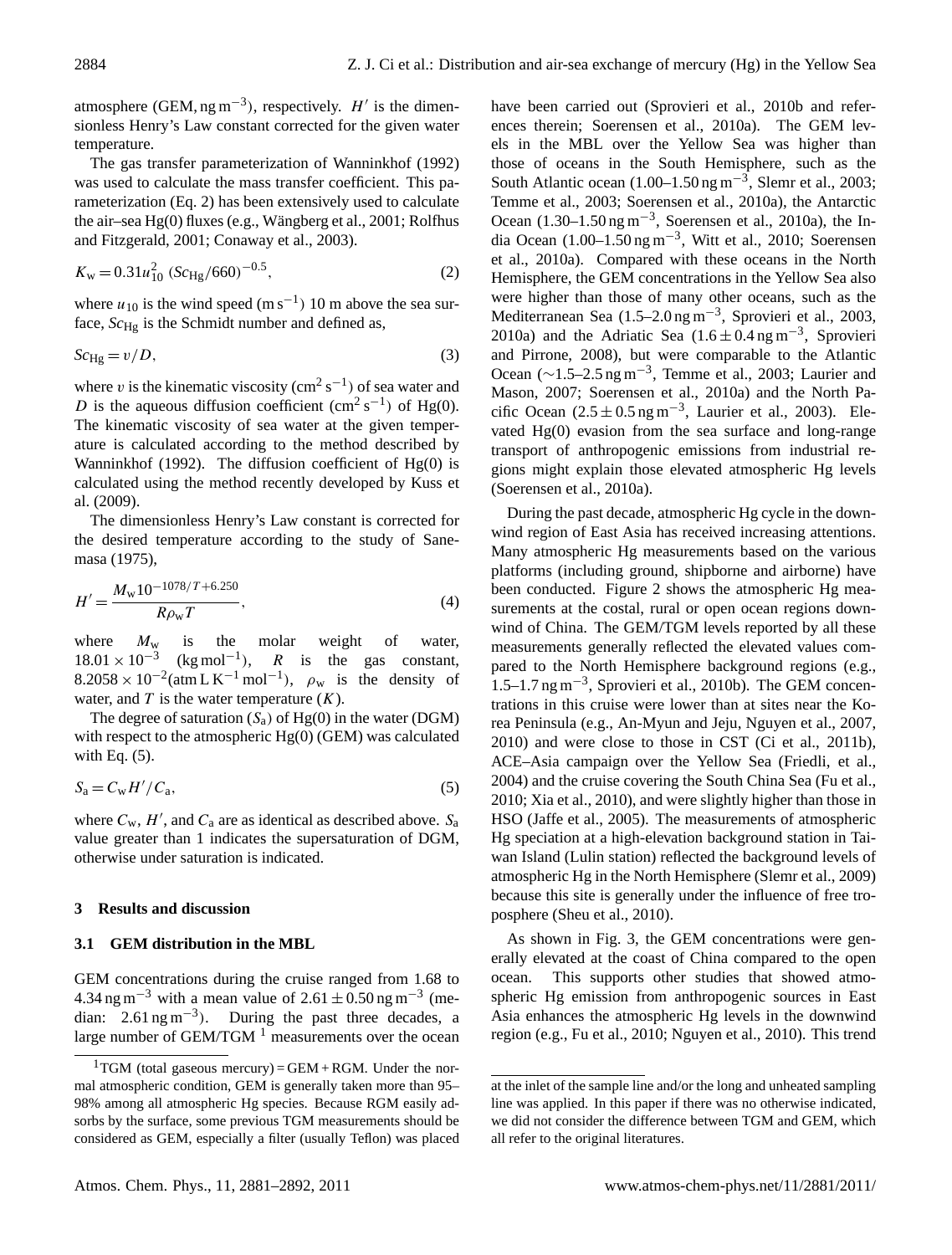

and (S): shipborne measurement. CST: Ci et al., (2011b); ACE- $\frac{\text{a}}{\text{c}}$ Island: Nguyen et al. (2009); HSO: Jaffe et al. (2005); Lulin: Sheu centrations in t **Fig. 2.** Comparisons of atmospheric Hg measurements based on various platforms around coastal/open ocean environments of East Asia. (G): ground measurement; (A): airborne measurement Asia: Friedli et al. (2004); An-Myun: Nguyen et al. (2007); Jeju et al. (2010); SCS: Fu et al. (2010) and Xia et al. (2010).



traiectory. **Figure 3.** Atmospheric Gem distribution of the Yellow Sions, Pacyna et al. (2010) suggested that the anthropogenic **Fig. 3.** Atmospheric GEM distribution over the Yellow Sea and the typical back-trajectories of air masses during the cruise in July 2010. See text for more information on the calculation of the backtrajectory.

also has been successfully reproduced by atmospheric modeling (Lin et al., 2010).

levels of East Asia. As the *R/V* progressed, the source region The air mass movements also influenced the GEM levels in the study period (see Fig. 3). During 10–11 July 2010 (from Station 3600–1 to 3600–6), although the *R/V* was near the Shandong Peninsula, the GEM levels  $(2.09 \text{ ng m}^{-3})$  in this period were lower than the campaign average  $(2.61 \text{ ng m}^{-3})$  and slightly higher than the background levels of the Northern Hemisphere (1.5– 1.7 ng m−<sup>3</sup> , Sprovieri et al., 2010b). The back-trajectories of 500 m showed that the air masses originated from the East China Sea and crossed the Yellow Sea to the *R/V*. The GEM levels in this period were close to those originated from open ocean surface reported by Fu et al. (2010) in the South China Sea cruise. During 12–13 July 2010 (from Station B–8 to 3675–2), the *R/V* navigated along the west coast of the Yellow Sea (near Shandong Peninsula and Liaoning Peninsula). In this period, the GEM concentrations generally fell in 2.50–  $3.50$  ng m<sup>-3</sup>. The back-trajectory analysis suggested that the air masses in this period largely originated from anthropogenic source regions (such as Shandong Peninsula, Fig. 3). The measurements during 14–17 July (from Station 124–5 to 3500–1) more clearly reflected the influence of air mass movements on the GEM levels. From midday on 14 July to afternoon on 15 July, the air masses originated from the East China Sea before reaching the *R/V* (Fig. 3). The GEM concentrations in this period were very close to those of Stations 3600–1 to 3600–6, reflecting the regional background GEM of the air masses moved from the East China Sea to the southreaching the *R/V* had passed directly over large industrial and centrations started to sharply increase from ca. 2.00 ng m<sup> $-3$ </sup> to 4.00 ng m<sup>-3</sup> and remained ca. 3.00–3.50 ng m<sup>-3</sup> in last period of the cruise (from Station 3300–1 to 3500–1).

#### **3.2 THg and RHg in the surface water**

trajectories of air masses during the cruise in  $\mathbf{I}$ The mean concentration of THg in the surface waters was  $1.69 \pm 0.35$  ng l<sup>-1</sup> with a range of 0.89–2.26 ng l<sup>-1</sup>, which were higher than those in open ocean, such as the Pacific Ocean (0.23 ng l−<sup>1</sup> , Laurier et al., 2004), the Mediterranean Sea (0.26–0.30 ng l−<sup>1</sup> , Horvat et al., 2003; Kotnik et al., 2007), the Atlantic Ocean ( $\sim$ 0.5–0.6 ng l<sup>-1</sup>, Mason et al., 1998; Mason and Sullivan, 1999), the Black Sea (0.32– 2.08 ng l<sup>-1</sup>, Lamborg et al., 2008) and were comparable to values reported in some near-shore environments, such as the Long Island Sound (0.46–3.98 ng l−<sup>1</sup> , Rolfhus and Fitzgerald, 2001) and the Connecticut River estuary,  $\sim$ 2.0 ng l<sup>-1</sup>, Rolfhus et al., 2003), and lower than the measurements in the coastal site of the Yellow Sea  $(2.68 \text{ ng } l^{-1}$ , Ci et al., 2011a). In the estimate of the global anthropogenic Hg emisatmospheric Hg emissions from Asia contribute about half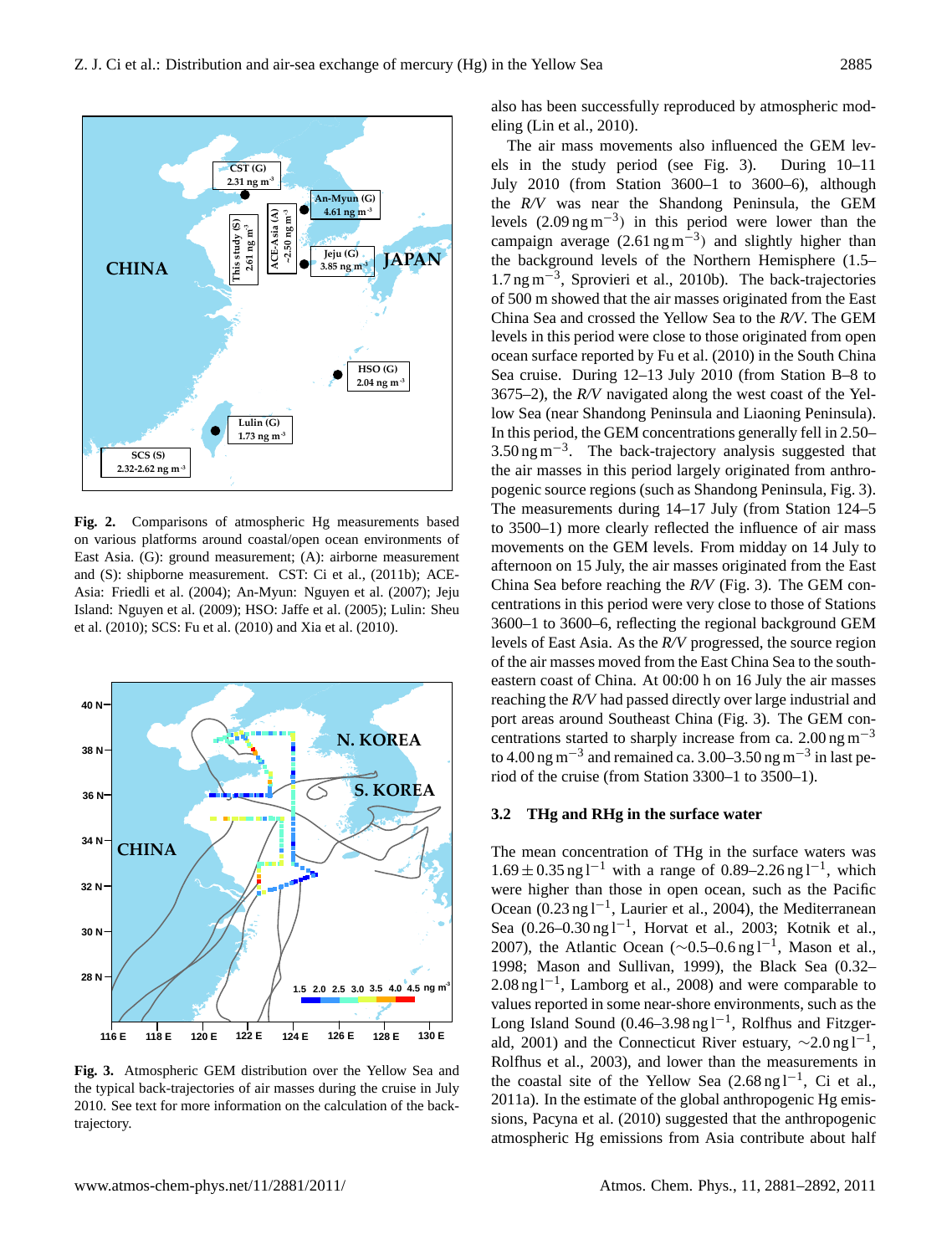of the global emission sources. For the anthropogenic Hg emission, RGM and particulate Hg (PHg) generally present a large fraction and they deposit quickly due to the high water solubility and surface reactivity (Schroeder and Munthe, 1998). Because the Yellow Sea is located on the Eastern Asian continental margin and surrounded by the industrial zone of East China and Korea, the atmospheric wet/dry deposition can contribute to the Hg pool of this marine system (Lin et al., 2010). Recently, Fu et al. (2010) reported the THg levels of  $1.2$  ng l<sup>-1</sup> in the South China Sea, which were slightly lower than our study and also were higher than those of open oceans.

The spatial distribution of THg in the surface waters is illustrated in Fig. 5. The mean THg concentration of water samples taken from stations within 100 km from land ( $n =$ 22) was significantly higher than those of other stations  $(t$ test,  $p < 0.001$ ), suggesting the terrestrial source and resuspended sediment might slightly enhance the THg concentration in the near-shore water column. Stations CJ–2 to CJ–7 1 are near the Yangtze River mouth and under the influence of Yangtze Diluted Water (low salinity in surface water of Sta-2 tion CJ–7, see Fig. 6); however, the mean concentration of THg for these six stations was no significantly higher than those of other stations (*t*-test,  $p = 0.662$ ). The studies of Hg accumulation in the estuary of the Yangtze River suggested that the estuary is an important sink for aquatic Hg (Shi et al., 2005; Fang and Chen, 2010). Based on the estimate of Fang and Chen (2010), about 50% of the Hg from river discharge was accumulated in the sediment of the shore. Then the low THg levels of Stations CJ–2 to CJ–7 might be explained by that the six stations were far from the river mouth and the Hg input via river discharge had been removed by the sedimentation process in the coastal region because of the high coefficient between aquatic Hg and suspend particulate matter (Fitzgerald et al., 2007). However, more detailed integrated researches on the Hg cycle in river-delta-estuarysea ecosystems of the Yangtze River are urgently needed. Figure 4. **Spatial distribution** of DGM (unit in particular surface waters of the surface waters of the surface waters of the surface waters of the surface waters of the surface waters of the surface waters of the surface

The mean RHg concentration in the cruise was  $1.08 \pm 0.28$  ng l<sup>-1</sup> with a range of 0.54–1.66 ng l<sup>-1</sup>, which accounted for the dominant fraction of 1 THg  $(\%RHg/THg = 63.9\%)$ . The RHg concentrations in the Yellow Sea were generally higher than many other 2 open oceans (e.g., Atlantic Ocean: 0.34 ng l<sup>-1</sup>, Mason and Sullivan, 1999; Mediterranean Sea: 0.09 ng l−<sup>1</sup> , Horvat 4 et al., 2003) and were higher or comparable to those of near-shore environments (e.g., Long Island Sound: 0.26–0.90 ng l−<sup>1</sup> , Rolfhus and Fitzgerald, 2001; Lower St. Lawrence Estuary: <0.04–0.22 ng l<sup>-1</sup>, Cossa and Gobeil, 2000). However, the RHg/THg ratios of 63.9% in the Yellow Sea were higher than many other near-shore environments (e.g., 20% in Long Island Sound and Lower St. Lawrence Estuary, Rolfhus and Fitzgerald, 2001; Cossa and Gobeil, 2000) and were similar to those in open oceans (e.g., 60% in the Atlantic Ocean, Mason and Sullivan, 1999; 57% in the Mediterranean Sea, Horvat et al., 2003). Because the



**Fig. 4.** Spatial distribution of DGM (unit in  $pg1^{-1}$ ) in the surface waters of the Yellow Sea during the cruise in July 2010.



**Figure 4.** Figure 6. Spatial distribution of the surface waters of the total reactive Hg (RHg) and RHg/THg ratios in the surface waters of the **Fig. 5.** Spatial distribution of the total Hg (THg, unit in ng  $l^{-1}$ ) and Yellow Sea during the cruise in July 2010.

RHg in aquatic ecosystem is generally considered as the fraction of Hg for the biogeochemical transformation (e.g., reduction to Hg(0) and methylation to MMHg, Morel et al., 1998 and references therein; Amyot et al., 1997; Whalin et al., 2007), the high RHg levels and RHg/THg ratios suggest that the turnover time of Hg in the Yellow Sea may be shorter than other marine systems and potentially indicate the more dynamic cycling of Hg in this marine system.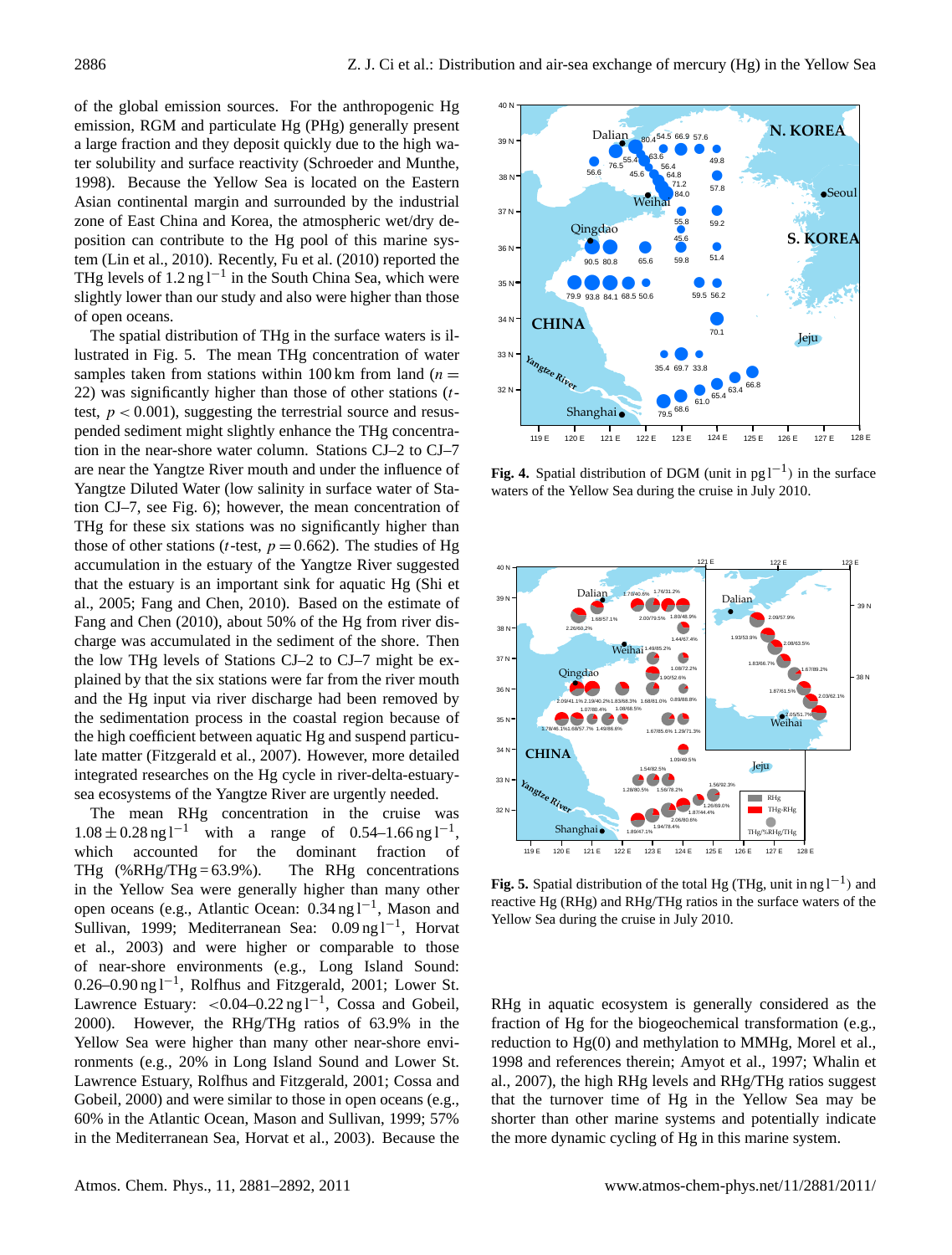

salinity in the water column at three stations (Station CJ-7: 32.50° N, 124.99° E; Station 124-7: 36.00° N, 124.00° E and Station 3500-9: **Fig. 6.** Vertical distribution of total Hg (THg), reactive Hg (RHg), dissolved gaseous mercury (DGM, largely Hg(0)), water temperature and 35.00◦ N, 123.50◦ E).

# **3.3 DGM concentrations in the surface water,**  $S_a$  and al., 2011a). This measurement showed a sease **air-sea Hg(0) flux**

### **3.3.1 DGM concentrations**

The DGM concentrations in the surface waters ranged from 33.8 pg l<sup>-1</sup> to 93.8 pg l<sup>-1</sup> with the mean concentration of  $63.9 \pm 13.7$  pg l<sup>-1</sup>, which accounted for 3.6% of the Hg pool of water (%DGM/(THg  $+$  DGM)). The ratios were generally comparable to those in near-shore environments (e.g., Rolfhus et al., 2001; Ci et al., 2011a) and were lower than those in open oceans (e.g., Mason et al., 1998; Kotnik et al., 2007). The DGM concentrations in the Yellow Sea were generally higher than those observed from most of open oceans, such as the Equatorial Pacific Ocean (6–45 pg l<sup>-1</sup>, Kim and Fitzgerald, 1986), the Mediterranean Sea (30–46 pg l−<sup>1</sup> , Horvat et al., 2003; Kotnik et al., 2007), the Arctic Ocean (44 pg l<sup>-1</sup>, Andersson et al., 2008b), the Baltic Sea (17.6 pg  $l^{-1}$ , Wängberg et al., 2001) and were comparable to those observed from some open oceans, such as the North Sea (20–160 pg  $l^{-1}$ , Baeyens and Leermakers, 1998), and costal regions, such as the Tokyo Bay  $(52 \text{ pg} 1^{-1}$ , Narukawa et al., 2006), the Swedish coast  $(40-100 \text{ pg l}^{-1}$ , Gårdfeldt et al., 2001) and the Scheldt Estuary (40–108 pg l−<sup>1</sup> , Baeyens and Leermakers, 1998). During the summer of 2007, Fu et al. (2010) reported that the mean DGM concentration of 36.5 pg  $l^{-1}$  in the South China Sea, which also were lower than the Yellow Sea. Recently, for understanding the seasonal and diurnal variations of DGM in the coastal region of the Yellow Sea, we conducted the DGM measurements covered four seasons at CST (site location refers to Fig. 2) during 2008–09 (Ci et

in cold seasons. Interestingly, the measurement in the sumal., 2011a). This measurement showed a seasonal variation of DGM with elevated levels in warm seasons and low levels mer campaign (August 2009) at CST suggested the highest seasonal average with 69.0 pg l<sup>-1</sup> (Ci et al., 2011a), which was consistent with this cruise. Figure 4 illustrates the spatial distribution of DGM and generally showed the significantly high levels in near coast stations (within 100 km) and low levels in open waters (*t*-test,  $p < 0.001$ ). This trend has been extensively reported (e.g., Fu et al., 2010).

> As mentioned in the Introduction, many field measurements and laboratory incubation experiments indicated that the DGM formation in the water column is mediated by the abiotic and biotic mechanisms. Among all factors, the solar radiation (Amyot et al., 1997; Lanzillotta et al., 2002; Rolfhus and Fitzgerald, 2004) and microorganism activities (Mason et al., 1995; Lanzillotta et al., 2004; Poulain et al., 2004; Fantozzi, et al., 2009) are considered as the principal forces for the RHg reduction to DGM. The high DGM levels in this cruise and elevated levels near coast might be explained as follows. First, this cruise was conducted in July, corresponding to the high solar radiation, which would promote the photochemical reduction of RHg. Second, due to the special current pattern, the river input and the atmospheric deposition of nutrients (e.g.,  $N$  and  $P$ ), the primary production in the Yellow Sea is high (Liu et al., 2003), then the RHg reduction mediated by biochemical processes may be promoted and subsequently contributes to the elevated DGM levels. Particularly, in recent years the massive green algae (*Enteromorpha prolifera*) blooming often occurred in the coastal region of the Yellow Sea in the period of post spring to early summer (Sun et al., 2008). In this cruise, we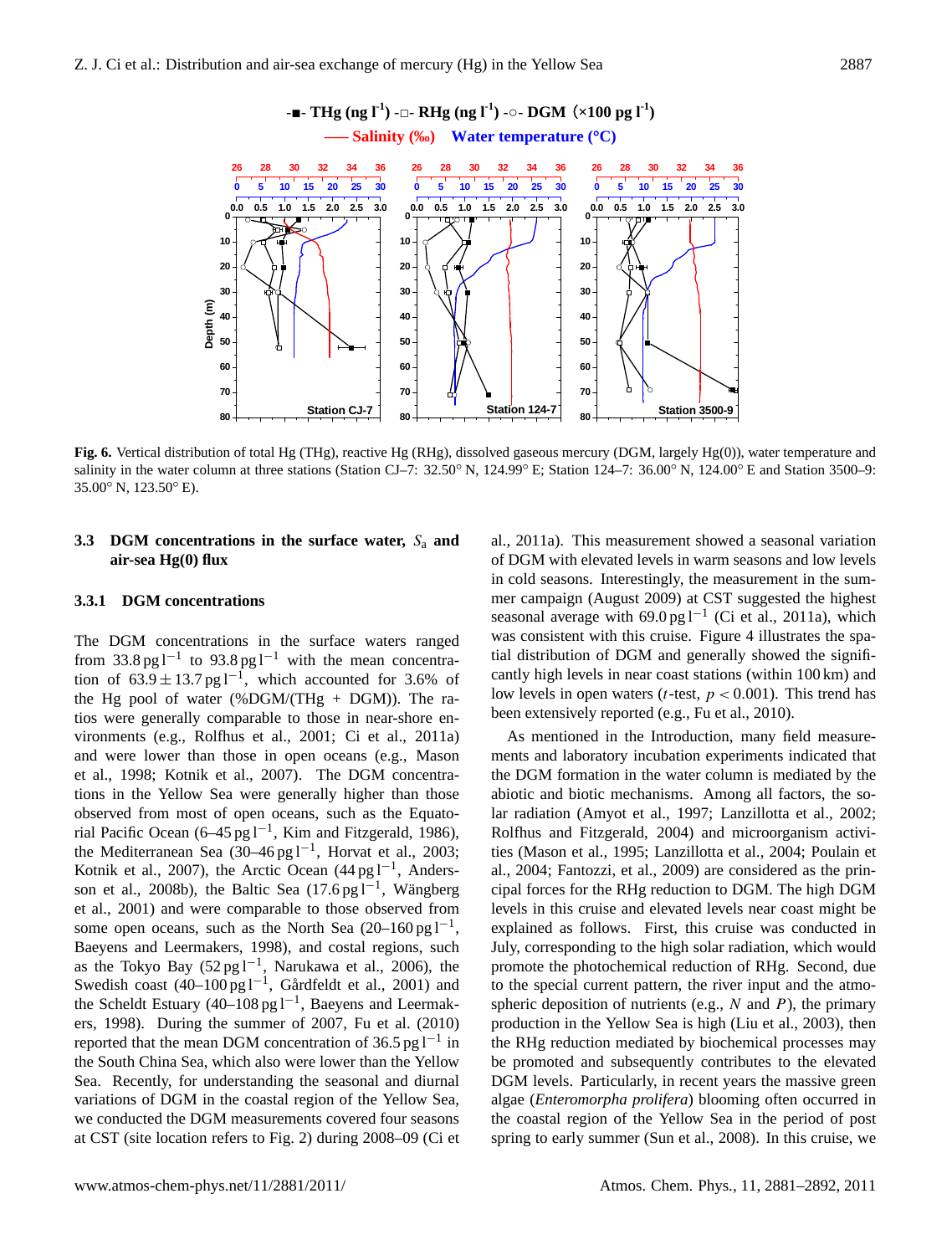also observed the green algae bloom, which might directly or indirectly stimulate the DGM formation via organism activity in the water column, especially the coastal region. Interestingly, we did not find strong correlation between DGM and THg/RHg in this study, which was consistent with our previous study at the coastal site (CST) of the Yellow Sea (Ci et al., 2011a). This result might further indicate the importance of biochemical processes on the DGM formation in the Yellow Sea. However, at present, there is no focused study is performed to investigate the influence of green algae blooming on the Hg cycle in this marine environment.

# **3.3.2 Degree of DGM saturation**

The mean degree of DGM saturation  $(S_a)$  was  $7.8 \pm 2.3$  with a range of 3.6–14.0, indicating that there was always supersaturation of Hg(0) in the surface waters with respect to Hg(0) in the atmosphere (Table 1). This  $S_a$  values were higher than some marine environments (e.g.,  $3.51 \pm 2.67$  in the Long Island Sound, Rolfhus and Fitzgerald, 2001) and were comparable to those measurements in coastal site (CST) of the Yellow Sea in summer 2009 (Ci et al., 2011a) and the South China Sea in July 2007 (Fu et al., 2010). Comparable values also were reported in some studies performed in warm seasons, such as 4–40 in the Pacific Ocean (Mason and Fitzgerald, 1993), ∼7–8 in the Mediterranean Sea (Andersson et al., 2008b; Gårdfeldt et al., 2003) and 10 in the Tokyo Bay (Narukawa et al., 2006), although special attention should be paid to that some studies mentioned above (Fu et al., 2010; Andersson et al., 2008b) used a different Henry's law constant developed by Andersson et al. (2008a).

## **3.3.3 Air-sea Hg(0) flux**

The supersaturation of  $Hg(0)$  in the surface waters indicated that the exchange of  $Hg(0)$  would be always from the sea surface to the atmosphere. The mean  $Hg(0)$  flux at the airsea interface in the entire cruise was  $18.3 \pm 11.8$  ng m<sup>-2</sup> h<sup>-1</sup>. The maximum with  $44.0$  ng m<sup>-2</sup> h<sup>-1</sup> was estimated at Station 3600–2 (at 17:46 LT on 10 July 2010, UTC+08:00) and the minimum with  $3.2 \text{ ng m}^{-2} \text{ h}^{-1}$  at Station 124–8 (at 05:12 LT on 14 July 2010, UTC+08:00) (Table 1). These fluxes were 5–10 times higher than most of marine environments, such as the Pacific Ocean ( $\sim$ 3 ng m<sup>-2</sup> h<sup>-1</sup>, Kim and Fitzgerald, 1986; Mason and Fitzgerald, 1993), the Mediterranean Sea  $(1.52-4.92 \text{ ng m}^{-2} \text{ h}^{-1}$ , Andersson et al., 2007; 4.2–7.9 ng m<sup>-2</sup> h<sup>-1</sup>, Gårdfeldt et al., 2003); the Arctic Ocean  $(2.4 \text{ ng m}^{-2} \text{ h}^{-1}$ , Andersson et al., 2008b), and also were higher than those marine environments with similar DGM levels, such as the North Sea (∼2–  $6$ ng m<sup>-2</sup> h<sup>-1</sup>, Baeyens and Leermakers, 1998), the Tokyo Bay  $(5.8 \pm 5.0 \text{ ng m}^{-2} \text{ h}^{-1}$ , Narukawa et al., 2006) and the Scheldt Estuary ( $\sim$ 6–12 ng m<sup>-2</sup> h<sup>-1</sup>, Baeyens and Leermakers, 1998). The comparable  $Hg(0)$  fluxes were estimated in the Atlantic Ocean (20–80 ng m<sup>-2</sup> h<sup>-1</sup>) because of the

extremely high DGM levels (130–240 pg l<sup>-1</sup>, Mason et al., 1998; Lamborg et al., 1999). Based on the measurements in summer cruise around the South China Sea, Fu et al. (2010) estimated that the Hg(0) fluxes were 4.5–3.4 ng m<sup>-2</sup> h<sup>-1</sup>, which were lower than this study.

However, as one evaluates the different works on estimating the air-water  $Hg(0)$  flux, it is important to keep in mind that the estimated  $Hg(0)$  flux using the two-layer gas exchange model is influenced by the choice of gas transfer parameterizations and diffusion coefficient of Hg(0) (Rolfhus and Fitzgerald, 2001; Andersson et al., 2007; Ci et al., 2011a). According to Eqs. (2) and (3), the relationships between gas transfer velocity and wind speed at 10 m height and the method for estimating  $D$  jointly decide the method for calculating  $K$ . For a given method for estimating  $D$ , the difference between algorithms of  $K$  is principally due to adopting the parameter to treat the wind speed. As shown in Fig. 9 in the study of Andersson et al. (2007), five algorithms that widely used for calculating the wind-induced  $K$ were compared and suggested that at high wind speed (e.g., >10 m s<sup>-1</sup>), there was great difference between these algorithms. The parameterization of Wanninkhof (1992) employed in this study represents a moderate strength for calculating  $K$  among these five algorithms. The choice of  $D$  also influences the calculation of air–sea Hg(0) flux. For example, Kuss et al. (2009) suggested a lower oceanic Hg(0) emission flux using the  $D$  developed by Kuss et al. (2009) than Poissont et al. (2000) in a global Hg model (GEOS–Chem, Strode et al., 2007).

As descried in Eq.  $(1)$ , the Hg $(0)$  flux is jointly determined by the  $Hg(0)$  gradient at the air-sea interface and windinduced  $K$ . Because the model is very sensitive to the wind speed, the wind field can temporally influence the  $Hg(0)$  exchange (Wanninkhof, 1992; Ci et al., 2011a). According to Eq. (2), the K of wind speed of 15 m s<sup>-1</sup> ( $\sim$ 1.0 m h<sup>-1</sup>) and  $10 \text{ m s}^{-1}$  ( $\sim 0.4 \text{ m h}^{-1}$ ) is about 10-fold and 4-fold of wind speed of 5 m s<sup>-1</sup> (0.1 m h<sup>-1</sup>), respectively. Due to the influence of the Asian Summer Monsoon in this cruise, extremely high wind speed was recorded (see Table 1). This high wind speed principally contributed the elevated Hg(0) emission rates in this cruise.

# **3.4 Vertical distribution of DGM, RHg and THg in the water column**

The vertical samplings at the three selected stations were performed to determine the penetration of these surface signals into the thermocline waters of the Yellow Sea. The data in vertical profiles of THg, RHg, DGM, water temperature and salinity at the three stations (Stations CJ–7, 124–7 and 3500–9) are shown in Fig. 6. On the whole, the distribution of Hg in the three stations showed no clear vertical variations and suggested the comparable levels with the surface stations, indicating the well vertically mixed in the Yellow Sea. The mean THg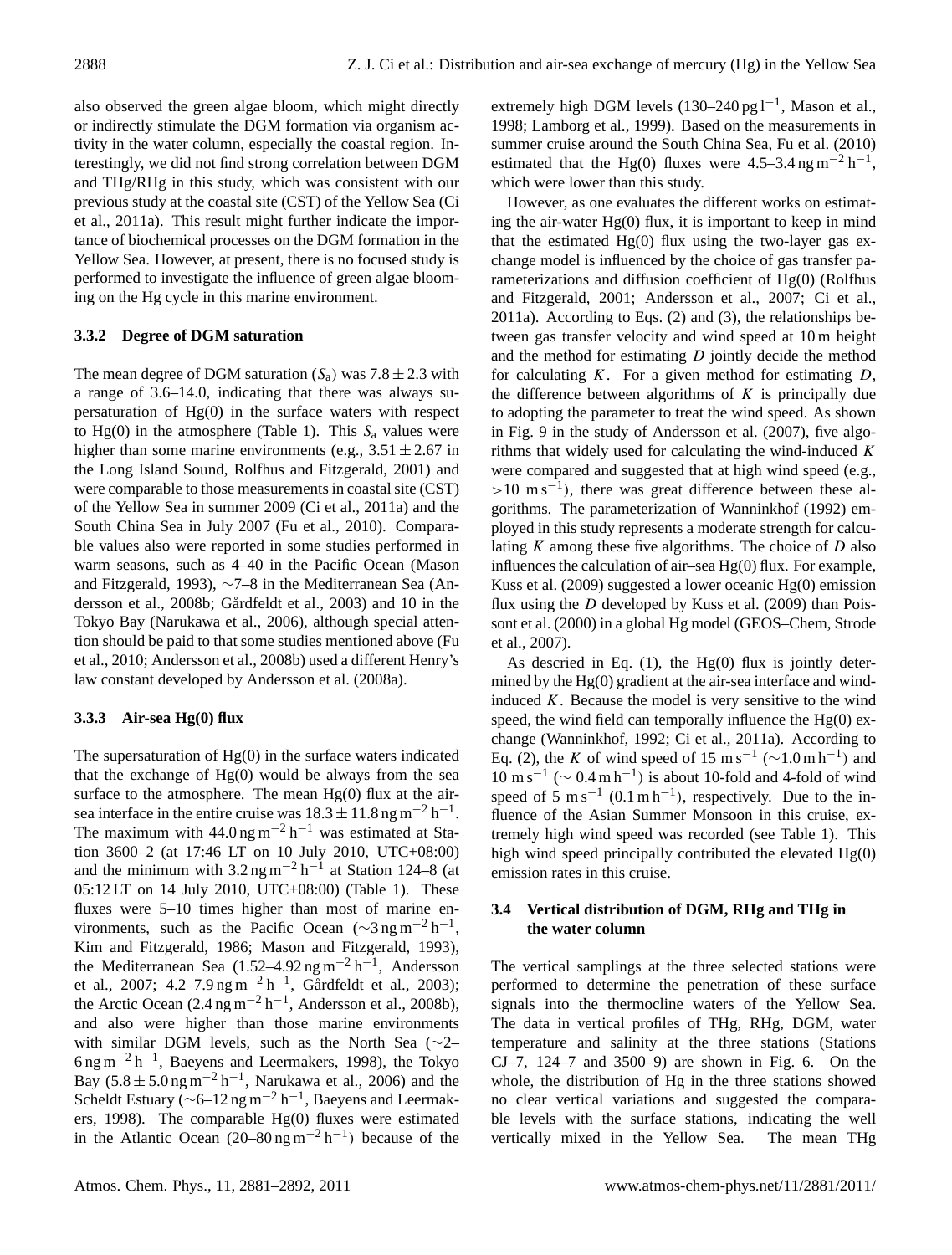**Table 1.** Summary of station information, atmospheric GEM, surface water DGM and relevant data for air-sea Hg(0) flux calculation in the Yellow Sea during the cruise in July 2010.

| Station   | Location                              | Time           | <b>DGM</b> | <b>GEM</b>   | Water temp.     | Wind speed b                  | Saturation | Flux               |
|-----------|---------------------------------------|----------------|------------|--------------|-----------------|-------------------------------|------------|--------------------|
|           | Lat/Lng                               | yy/mm/dd LT a  | $pg1^{-1}$ | $ng\,m^{-3}$ | $\rm ^{\circ}C$ | $\mathrm{m}\,\mathrm{s}^{-1}$ | $\%$       | $ng m^{-2} h^{-1}$ |
| 3600-1    | $120.50^{\circ}$ N/36.00 $^{\circ}$ E | 10/07/10 14:50 | 90.5       | 1.95         | 23.0            | 11.3                          | 14.0       | 35.0               |
| 3600-2    | 121.00° N/36.00° E                    | 10/07/10 17:46 | 80.8       | 2.37         | 23.0            | 13.6                          | 10.3       | 44.0               |
| 3600-4    | 121.99° N/3600° E                     | 10/07/10 23:36 | 65.6       | 1.90         | 25.0            | 14.1                          | 10.9       | 40.5               |
| 3600-6    | 122.99° N/3600° E                     | 10/07/11 07:05 | 59.8       | 2.20         | 25.0            | 11.5                          | 8.6        | 23.9               |
| 3650      | 122.99° N/36.50° E                    | 10/07/11 10:44 | 45.6       | 2.29         | 25.0            | 16.4                          | 6.3        | 35.3               |
| 3700      | 123.00° N/37.00° E                    | 10/07/11 14:39 | 55.8       | 3.34         | 25.0            | 14.2                          | 5.3        | 31.2               |
| $B-8$     | 122.57° N/37.51° E                    | 10/07/12 06:14 | 84.0       | 2.13         | 24.0            | 9.4                           | 12.2       | 22.8               |
| $B-7$     | 122.45° N/37.67° E                    | 10/07/12 07:40 | 71.2       | 3.00         | 23.0            | 6.5                           | 7.2        | 8.4                |
| $B-6$     | 122.36° N/37.85° E                    | 10/07/12 08:49 | 64.8       | 2.33         | 23.0            | 8.2                           | 8.4        | 12.5               |
| $B-5$     | 122.23° N/38.05° E                    | 10/07/12 10:35 | 56.4       | 3.65         | 23.1            | 9.0                           | 4.7        | 11.7               |
| $B-4$     | 122.08° N/38.23° E                    | 10/07/12 12:10 | 45.6       | 3.27         | 23.2            | 9.8                           | 4.2        | 11.0               |
| $B-3$     | 121.96° N/38.42° E                    | 10/07/12 13:43 | 63.6       | 2.75         | 23.3            | 9.1                           | 7.0        | 14.8               |
| $B-2$     | 121.86° N/38.59° E                    | 10/07/12 15:13 | 55.4       | 2.31         | 24.4            | 8.6                           | 7.5        | 12.0               |
| $B-1$     | 121.71° N/38.80° E                    | 10/07/12 16:48 | 80.4       | 3.18         | 24.5            | 8.1                           | 7.9        | 15.6               |
| 1098      | 121.16° N/38.67° E                    | 10/07/12 19:42 | 76.5       | 2.49         | 24.1            | 7.0                           | 9.5        | 11.2               |
| 1054      | 120.55° N/38.41° E                    | 10/07/12 23:19 | 56.6       | 2.44         | 24.0            | 13.5                          | 7.2        | 29.7               |
| 3875-2    | 122.49° N/38.75° E                    | 10/07/13 10:15 | 54.5       | 2.48         | 24.3            | 10.4                          | 6.8        | 16.9               |
| 3875-3    | 122.99° N/38.75° E                    | 10/07/13 13:31 | 66.9       | 2.59         | 24.1            | 11.3                          | 8.0        | 25.0               |
| 3875-4    | 123.50° N/38.75° E                    | 10/07/13 16:08 | 57.6       | 2.24         | 24.8            | 7.2                           | 8.1        | 8.9                |
| 3875-5    | 123.99° N/38.75° E                    | 10/07/13 18:54 | 49.8       | 2.76         | 24.6            | 5.1                           | 5.7        | 3.6                |
| 124-9     | $124.00^{\circ}$ N/38.00 $^{\circ}$ E | 10/07/13 23:28 | 57.8       | 1.83         | 24.3            | 6.3                           | 9.8        | 6.9                |
| 124-8     | 124.00° N/37.01° E                    | 10/07/14 05:12 | 59.2       | 3.01         | 24.4            | 4.4                           | 6.1        | 3.2                |
| 124-7     | 124.00° N/36.00° E                    | 10/07/14 10:59 | 51.4       | 2.77         | 24.8            | 5.4                           | 5.8        | 4.2                |
| $124 - 6$ | 124.00° N/35.00° E                    | 10/07/14 16:40 | 56.2       | 2.78         | 25.0            | 4.6                           | 6.4        | 3.4                |
| $124 - 5$ | 124.00° N/34.00° E                    | 10/07/14 22:41 | 70.1       | 2.11         | 25.0            | 4.8                           | 10.5       | 5.0                |
| $CJ-7$    | 124.99° N/32.50° E                    | 10/07/15 09:57 | 66.8       | 1.94         | 25.0            | 6.5                           | 10.9       | 8.8                |
| $CJ-6$    | 124.50° N/32.34° E                    | 10/07/15 12:35 | 63.4       | 1.92         | 24.0            | 7.5                           | 10.2       | 10.8               |
| $CJ-5$    | 124.00° N/32.17° E                    | 10/07/15 15:50 | 64.5       | 1.78         | 23.3            | 7.8                           | 11.0       | 11.7               |
| $CJ-4$    | 123.51° N/32.00° E                    | 10/07/15 19:07 | 61.0       | 2.30         | 23.0            | 12.2                          | 8.0        | 25.9               |
| $CJ-3$    | 122.98° N/31.83° E                    | 10/07/15 22:11 | 68.6       | 2.27         | 22.0            | 13.6                          | 8.9        | 35.9               |
| $CJ-2$    | 122.50° N/31.68° E                    | 10/07/16 00:59 | 79.5       | 3.34         | 24.0            | 12.9                          | 7.4        | 38.2               |
| 3300-1    | 122.51° N/32.99° E                    | 10/07/16 07:45 | 35.4       | 2.26         | 22.0            | 12.5                          | 4.6        | 13.8               |
| 3300-2    | 123.00° N/33.00° E                    | 10/07/16 10:43 | 69.7       | 3.36         | 22.0            | 13.8                          | 6.1        | 35.4               |
| 3300-3    | 123.50° N/33.00° E                    | 10/07/16 13:49 | 33.8       | 2.85         | 23.0            | 15.1                          | 3.6        | 18.1               |
| 3500-9    | 123.50° N/35.00° E                    | 10/07/16 23:45 | 59.5       | 2.92         | 25.0            | 12.0                          | 6.4        | 24.8               |
| 3500-6    | 122.01° N/35.00° E                    | 10/07/17 10:01 | 50.6       | 2.97         | 25.0            | 11.1                          | 5.4        | 17.4               |
| 3500-5    | 121.51° N/35.00° E                    | 10/07/17 12:51 | 68.5       | 3.05         | 25.0            | 5.8                           | 7.1        | 6.8                |
| 3500-4    | 121.00° N/35.00° E                    | 10/07/17 15:49 | 84.1       | 3.28         | 25.0            | 4.8                           | 8.1        | 5.8                |
| 3500-3    | 120.50° N/35.00° E                    | 10/07/17 18:15 | 93.8       | 3.18         | 24.6            | 7.2                           | 9.2        | 14.7               |
| 3500-2    | 120.00° N/35.00° E                    | 10/07/17 20:23 | 79.9       | 3.29         | 24.6            | 11.0                          | 7.6        | 28.5               |

<sup>a</sup> Local time, UTC+08:00

<sup>b</sup> Wind speed at 10 m

concentration was  $1.26 \pm 0.57$  ng l<sup>-1</sup> (0.88–2.39 ng l<sup>-1</sup>),  $1.10 \pm 0.21$  ng l<sup>-1</sup>  $(0.87–1.49$  ng l<sup>-1</sup>) ) and 1.30 ± 0.79 ng l<sup>-1</sup> (0.74–2.89 ng l<sup>-1</sup>) for Stations CJ-7, 124–7 and 3500–9, respectively. The mean %RHg/THg ratio in three stations ranged from 46.0% to 57.1%, indicating the similar value with the surface stations. The elevated THg levels were found at the water–sediment interface (52 m in Station CJ–7 and 69 m in Station 3500–9), probably resulting from the elevated suspend particulate matter due to the resuspension of bottom sediment (Guo et al., 2010).

Compared to the RHg and THg, the vertical distribution of DGM was more variable, further suggesting the dynamic properties of DGM. The DGM levels in the three stations were similar and also comparable to the surface stations, i.e.,  $13.5-141.4$  pg  $l^{-1}$   $(64.2 \pm 49.1$  pg  $l^{-1})$ ,  $18.0-107.8$  pg  $1^{-1}$  $(59.7 \pm 35.7 \,\text{pg}\,\text{1}^{-1})$ ) and 45.4– 113.6 pg l−<sup>1</sup> (76.2 ± 29.2 pg l−<sup>1</sup> ) for Stations CJ–7, 124–7 and 3500–9, respectively.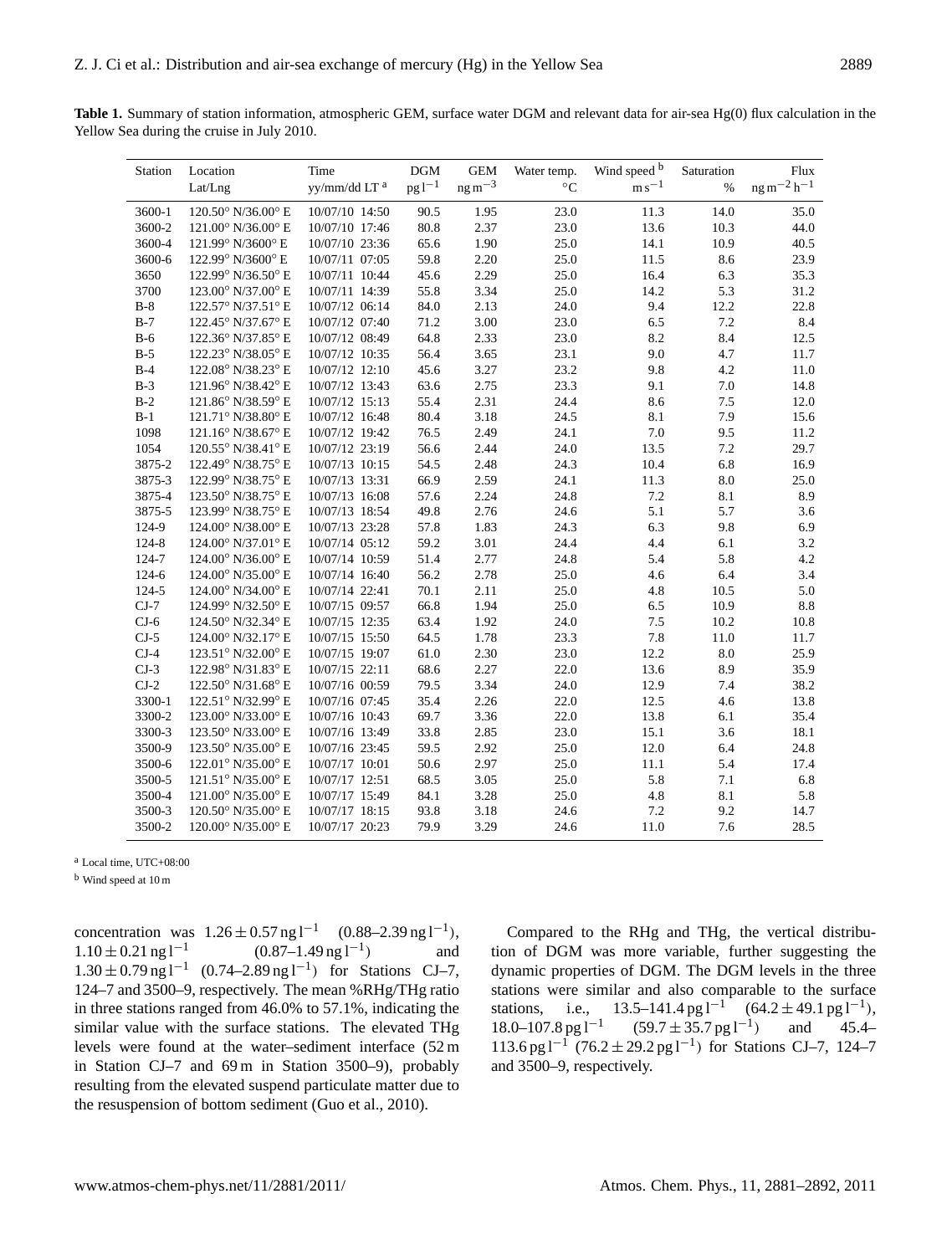# **4 Conclusions**

During the cruise aboard the *R/V Kexue III* from 9–18 July 2010, GEM in the atmosphere, THg, RHg and DGM in the open waters of the Yellow Sea were measured for the first time. The spatial distribution of GEM in the atmosphere, THg and RHg in the water suggested the importance of Hg outflow from East China, which has affected the Hg cycling in the downwind region. The elevated RHg levels and RHg/THg ratios in the waters might indicate the Hg cycle in the Yellow Sea is more active. Using a two-layer gas exchange model, the estimated  $Hg(0)$  flux at the interface between atmosphere and the Yellow Sea showed a considerably high levels due to the elevated DGM concentrations and high wind speed.

*Acknowledgements.* We wish to thank the Open Cruise of Chinese Offshore Oceanography Research organized by the Institute of Oceanology Chinese Academy of Sciences (IOCAS). We thank the personnel from the IOCAS, especially Fei Yu (the chief scientist), Yongshan Zhang (the team captain), Peizhou Cheng (the coordinator) and those involved in the water sampling, for their efforts before, after and during the cruise. We also thank anonymous and named reviewers for their valuable comments and suggestions. This research was funded by the National Natural Science Foundation of China (No. 40803033 and 41073092) and the KIST–CAS project.

Edited by: R. Ebinghaus

# **References**

- Amyot, M., Gill, G. A. and Morels, F. M. M.: Production and loss of dissolved gaseous mercury in coastal seawater, Environ. Sci. Technol., 31, 3606–3611, 1997.
- Andersson, M. E., Gårdfeldt, K., Wängberg, I., Sprovieri, F., Pirrone, N., and Lindqvist, O.: Seasonal and daily variation of mercury evasion at coastal and off shore sites from the Mediterranean Sea, Mar. Chem., 104, 214–226, 2007.
- Andersson, M. E., Gårdfeldt, K., Wängberg, I., and Strömberg D.: Determination of Henry's law constant for elemental mercury, Chemosphere, 73, 587–592, 2008a.
- Andersson, M. E., Sommar, J., Gårdfeldt, K., and Lindqvist, O.: Enhanced concentrations of dissolved gaseous mercury in the surface waters of the Arctic Ocean, Mar. Chem., 110, 190–194, 2008b.
- Baeyens, W. and Leermakers, M.: Elemental mercury concentrations and formation rates in the Scheldt estuary and the North Sea, Mar. Chem., 60, 257–266, 1998.
- Balcom, P. H., Hammerschmidt, C. R., Fitzgerald, W. F., Lamborg, C. H., and O'Connor, J. S.: Seasonal distributions and cycling of mercury and methylmercury in the waters of New York/New Jersey Harbor Estuary, Mar. Chem., 109, 1–17, 2008.
- Chand, D., Jaffe, D., Prestbo, E., Swartzendruber, P. C., Hafner, W., Weiss-Penzias, P., Kato, S., Takami, A., Hatakeyama, S. and Kajii, Y.: Reactive and particulate mercury in the Asian marine boundary layer, Atmos. Environ., 42, 7988–7996, 2008.
- Ci, Z., Zhang, X., and Wang, Z.: Elemental mercury in coastal seawater of Yellow Sea, China: Temporal variation and air-sea exchange, Atmos. Environ., 45, 183–190, 2011a.
- Ci, Z., Zhang, X., Wang, Z., and Niu, Z.: Atmospheric gaseous elemental mercury (GEM) over a coastal/rural site downwind of East China: temporal variation and long-range transport, Atmos. Environ., [doi:10.1016/j.atmosenv.2011.02.043,](http://dx.doi.org/10.1016/j.atmosenv.2011.02.043) 2011b.
- Conaway, C. H., Squire, S., Mason, R. P., and Flegal, A. R.: Mercury speciation in the San Francisco Bay estuary, Mar. Chem., 80, 199–225, 2003.
- Cossa, D. and Gobeil, C.: Mercury speciation in the lower St. Lawrence Estuary, Can. J. Fish. Aquat. Sci., 57, 138–147, 2000.
- Draxler, R. R. and Rolph, G.D.: HYSPLIT Model access via NOAA ARL READY Website [\(http://www.arl.noaa.gov/ready/hysplit4.](http://www.arl.noaa.gov/ready/hysplit4.html) [html\)](http://www.arl.noaa.gov/ready/hysplit4.html), NOAA Air Resources Laboratory, Silver Spring, MD, 2003.
- Fang, T. H. and Chen, R. Y.: Mercury contamination and accumulation in sediments of the East China Sea, J. Environ. Sci., 22, 1164–1170, 2010.
- Fantozzi, L., Ferrara, R., Frontini, F. P. and Dini, F.: Dissolved gaseous mercury production in the dark: Evidence for the fundamental role of bacteria in different types of Mediterranean water bodies, Sci. Total Environ., 407, 917–924, 2009.
- Fitzgerald, W. F., Lamborg, C. H., and Hammerschmidt, C. R.: Marine biogeochemical cycling of mercury, Chem. Rev., 107, 641– 662, 2007.
- Friedli, H. R., Radke, L.F., Prescott, R., Li, P., Woo, J. H. and Carmichael, G. R.: Mercury in the atmosphere around Japan, Korea, and China as observed during the 2001 ACE-Asia field campaign: Measurements, distributions, sources, and implications, J. Geophys. Res., 109, D19S25, [doi:10.1029/2003JD004244,](http://dx.doi.org/10.1029/2003JD004244) 2004.
- Fu, X., Feng, X., Zhang, G., Xu, W., Li, X., Yao, H., Liang, P., Li, J., Sommar, J., Yin, R., and Liu, N.: Mercury in the marine boundary layer and seawater of the South China Sea: Concentrations, sea/air flux, and implication for land outflow, J. Geophys. Res., 115, D06303, [doi:10.1029/2009JD012958,](http://dx.doi.org/10.1029/2009JD012958) 2010.
- Gårdfeldt, K., Feng, X., Sommar, J., and Lindqvist, O.: Total gaseous mercury exchange between air and water at river and sea surfaces in Swedish coastal regions, Atmos. Environ., 35, 3027–3038, 2001.
- Gårdfeldt, K., Sommar, J., Ferrara, R., Ceccarini, C., Lanzillotta, E., Munthe, J., Wängberg, I., Lindqvist, O., Pirrone, N., Sprovieri, F., Pesenti, E., and Strömberg, D.: Evasion of mercury from coastal and open waters of the Atlantic Ocean and the Mediterranean Sea, Atmos. Environ., 37, 73–84, 2003.
- Gill, G. A. and Fitzgerald, W. F.: Picomolar mercury measurements in seawater and other materials using stannous chloride reduction and two-stage gold amalgamation with gas phase detection, Mar. Chem., 20, 227–243, 1987.
- Guo, X., Zhang, Y., Zhang, F., and Cao, Q.: Characteristics and flux of settling particulate matter in neritic waters: The southern Yellow Sea and the East China Sea, Deep Sea Res., 57, 1058– 1063, 2010.
- Hedgecock, I. M., Pirrone, N., Sprovieri, F., and Pesenti, E.: Reactive gaseous mercury in the marine boundary layer: modelling and experimental evidence of its formation in the Mediterranean region, Atmos. Environ., 37, 41–49, 2003.
- Hedgecock, I. M., Pirrone, N., Trunfio, G. A., and Sprovieri,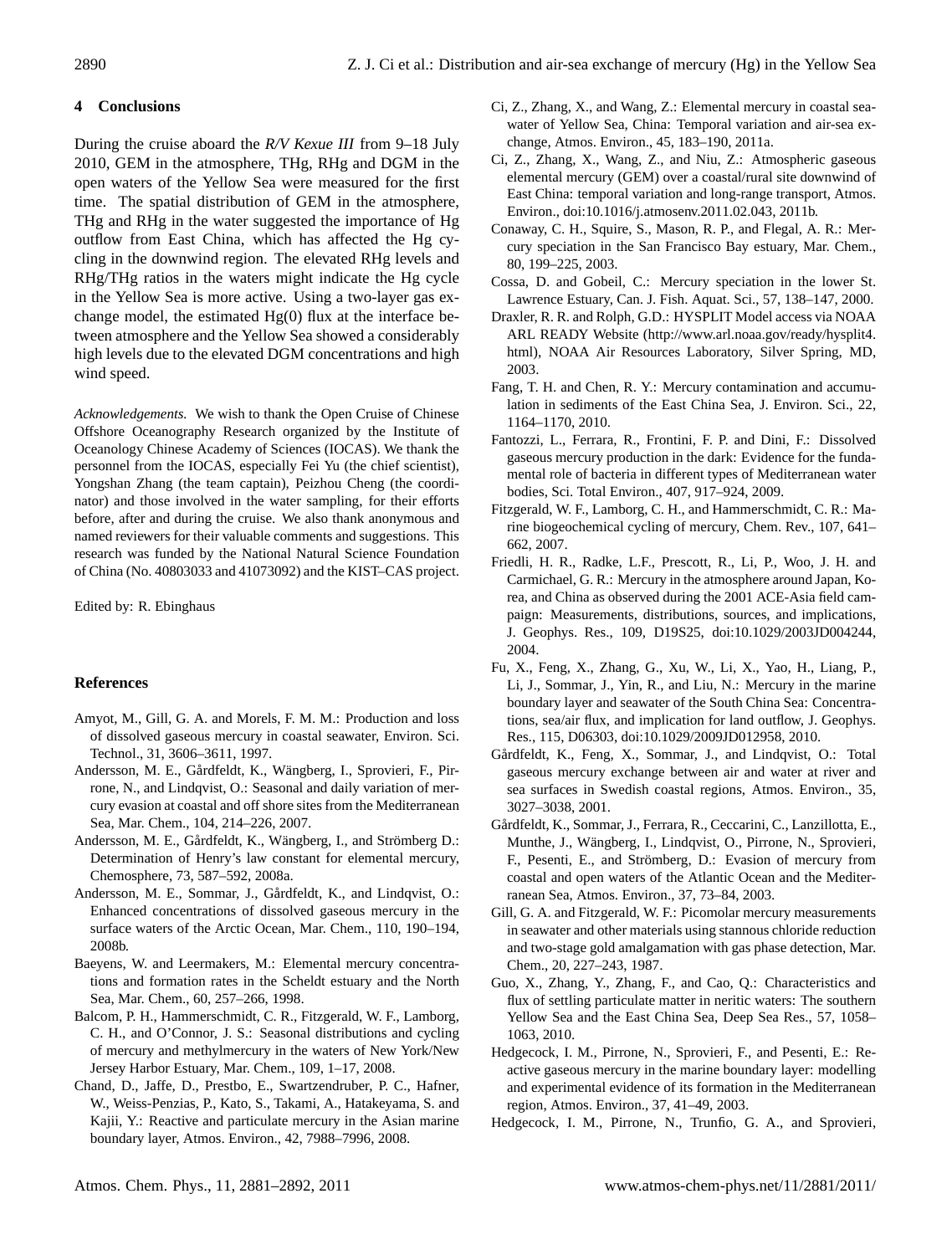F.: Integrated mercury cycling, transport, and air-water exchange (MECAWEx) model, J. Geophys. Res., 111, D20302, [doi:10.1029/2006JD007117,](http://dx.doi.org/10.1029/2006JD007117) 2006.

- Holmes, C. D., Jacob, D. J., Mason, R. P., and Jaffe, D. A.: Sources and deposition of reactive gaseous mercury in the marine atmosphere, Atmos. Environ., 43, 2278–2285, 2009.
- Horvat, M., Kotnik, J., Logar, M., Fajon, V., Zvonari, T. and Pirrone, N.: Speciation of mercury in surface and deep-sea waters in the Mediterranean Sea, Atmos. Environ., 37, 93–108, 2003.
- Jaffe, D., Prestbo, E., Swartzendruber, P., Weiss-Penzias, P., Kato, S., Takami, A., Hatakeyama, S., and Kajii, Y.: Export of atmospheric mercury from Asia, Atmos. Environ., 39, 3029–3038, 2005.
- Kim, J. P. and Fitzgerald, W. F.: Sea-air partitioning of mercury in the Equatorial Pacific Ocean, Science, 231, 1131–1133, 1986.
- Kim, K. H., Mishra, V. K., and Hong, S.: The rapid and continuous monitoring of gaseous elemental mercury (GEM) behavior in ambient air, Atmos. Environ., 40, 3281–3293, 2006.
- Kotnik, J., Horvat, M., Tessier, E., Ogrinc, N., Monperrus, M., Amouroux, D., Fajon, V., Gibicar, D., Zizek, S., Sprovieri, F., and Pirrone, N.: Mercury speciation in surface and deep waters of the Mediterranean Sea, Mar. Chem., 107, 13–30, 2007.
- Kuss, J., Holzmann, J., and Ludwig, R.: An elemental mercury diffusion coefficient for natural waters determined by molecular dynamics simulation, Environ. Sci. Technol., 43, 3183–3186, 2009.
- Lamborg, C. H., Rolfhus, K. R., Fitzgerald, W. F., and Kim, G.: The atmospheric cycling and air-sea exchange of mercury species in the South and equatorial Atlantic Ocean, Deep Sea Res., 46, 957–977, 1999.
- Lamborg, C. H., Yigiterhan, O., Fitzgerald, W. F., Balcom, P. H., Hammerschmidt, C. R., and Murray, J.: Vertical distribution of mercury species at two sites in the Western Black Sea, Mar. Chem., 111, 77–89, 2008.
- Landis, M. S., Stevens, R. K., Schaedlich, F., and Prestbo, E. M.: Development and characterization of an annular denuder methodology for the measurement of divalent inorganic reactive gaseous mercury in ambient air, Environ. Sci. Technol., 36, 3000–3009, 2002.
- Lanzillotta, E., Ceccarini, C., and Ferrara, R.: Photo-induced formation of dissolved gaseous mercury in coastal and offshore seawater of the Mediterranean basin, Sci. Total Environ., 300, 179– 187, 2002.
- Lanzillotta, E., Ceccarini, C., Ferrara, R., Dini, F., Frontini, F. P., and Banchetti, R.: Importance of the biogenic organic matter in photo-formation of dissolved gaseous mercury in a culture of the marine diatom *Chaetoceros* sp., Sci. Total Environ., 318, 211– 221, 2004.
- Laurier, F. and Mason, R.: Mercury concentration and speciation in the coastal and open ocean boundary layer, J. Geophys. Res., 112, D06302, [doi:10.1029/2006JD007320,](http://dx.doi.org/10.1029/2006JD007320) 2007.
- Laurier, F. J. G., Mason, R. P., Whalin, L., and Kato, S.: Reactive gaseous mercury formation in the North Pacific Ocean's marine boundary layer: A potential role of halogen chemistry, J. Geophys. Res., 108, 4529, [doi:10.1029/2003JD003625,](http://dx.doi.org/10.1029/2003JD003625) 2003.
- Laurier, F. J. G., Mason, R. P., Gill, G. A., and Whalin, L.: Mercury distributions in the North Pacific Ocean – 20 years of observations, Mar. Chem., 90, 3–19, 2004.
- Lin, C.-J., Pan, L., Streets, D. G., Shetty, S. K., Jang, C., Feng, X., Chu, H.-W. and Ho, T. C.: Estimating mercury emission out-

flow from East Asia using CMAQ-Hg, Atmos. Chem. Phys., 10, 1853–1864, [doi:10.5194/acp-10-1853-2010,](http://dx.doi.org/10.5194/acp-10-1853-2010) 2010.

- Lindberg, S., Bullock, R., Ebinghaus, R., and Engstrom, D.: A synthesis of progress and uncertainties in attributing the sources of mercury in deposition, Ambio, 36, 19–32, 2007.
- Liu, S. M., Zhang, J., Chen, S. Z., Chen, H. T., Hong, G.H., Wei, H., and Wu, Q. M.: Inventory of nutrient compounds in the Yellow Sea, Cont. Shelf Res., 23, 1161–1174, 2003.
- Liss, P. S. and Slater, P. G.: Flux of gases across the air–sea interface, Nature, 247, 181–184, 1974.
- Mason, R. P. and Fitzgerald, W. F.: The distribution and biogeochemical cycling of mercury in the Equatorial Pacific Ocean, Deep Sea Res., 40, 1897–1924, 1993.
- Mason, R. P. and Sheu, G. R.: Role of the ocean in the global mercury cycle, Global Biogeochem. Cy., 16, 1093, [doi:10.1029/2001GB001440,](http://dx.doi.org/10.1029/2001GB001440) 2002.
- Mason, R. P. and Sullivan, K. A.: The distribution and speciation of mercury in the South and equatorial Atlantic, Deep Sea Res., 46, 937–956, 1999.
- Mason, R. P., Fitzgerald, W. F., and Morel, F. M. M.: The biogeochemical cycling of elemental mercury: anthropogenic influences, Geochim. Cosmochim. Acta, 58, 3191–3198, 1994.
- Mason, R. P., Morel, F. M. M., and Hemond, H. F.: The role of microorganisms in elemental mercury formation in natural waters, Water Air Soil Pollut., 80, 775–787, 1995.
- Mason, R. P., Rolfhus, K. R., and Fitzgerald, W. F.: Mercury in the North Atlantic, Mar. Chem., 61, 37–53, 1998.
- Mason, R. P., Lawson, N. M., and Sheu, G. R.: Mercury in the Atlantic Ocean: Factors controlling air-sea exchange of mercury and its distribution in the upper waters, Deep Sea Res. 48, 2829– 2853, 2001.
- Morel, F. M. M., Kraepiel, A. M. L., and Amyot, M.: The chemical cycle and bioaccumulation of mercury, Annu. Rev. Ecol. Syst., 29, 543–566, 1998.
- Narukawa, M., Sakata, M., Marumoto, K., and Asakura, K.: Air– sea exchange of mercury in Tokyo Bay, J. Oceanogr., 62, 249– 257, 2006.
- Nguyen, H. T., Kim, K. H., Kim, M. Y., Hong, S., Youn, Y. H., Shon, Z. H., and Lee, J. S.: Monitoring of atmospheric mercury at a global atmospheric watch (GAW) site on An-Myun Island, Korea, Water Soil Air Pollut., 185, 149–164, 2007.
- Nguyen, H. T., Kim, M. Y., and Kim, K. H.: The influence of longrange transport on atmospheric mercury on Jeju Island, Korea, Sci. Total Environ., 408, 1295–1307, 2010.
- Pacyna, E. G., Pacyna, J. M., Sundseth, K., Munthe, J., Kindbom, K., Wilson, S., Steenhuisen, F., and Maxson, P.: Global emission of mercury to the atmosphere from anthropogenic sources in 2005 and projections to 2020, Atmos. Environ., 44, 2487–2499, 2010.
- Parker, J. L. and Bloom, N. S.: Preservation and storage techniques for low-level aqueous mercury speciation, Sci. Total Environ., 337, 253–263, 2005.
- Poissant, L., Amyot, M., Pilote, M., and Lean, D.: Mercury water– air exchange over the upper St. Lawrence River and Lake Ontario, Environ. Sci. Technol., 34, 3069–3078, 2000.
- Poulain, A. J., Amyot, M., Findlay, D., Telor, S., Barkay, T., and Hintelmann, H.: Biological and photochemical production of dissolved gaseous mercury in a boreal lake, Limnol. Oceanogr., 49, 2265–2275, 2004.